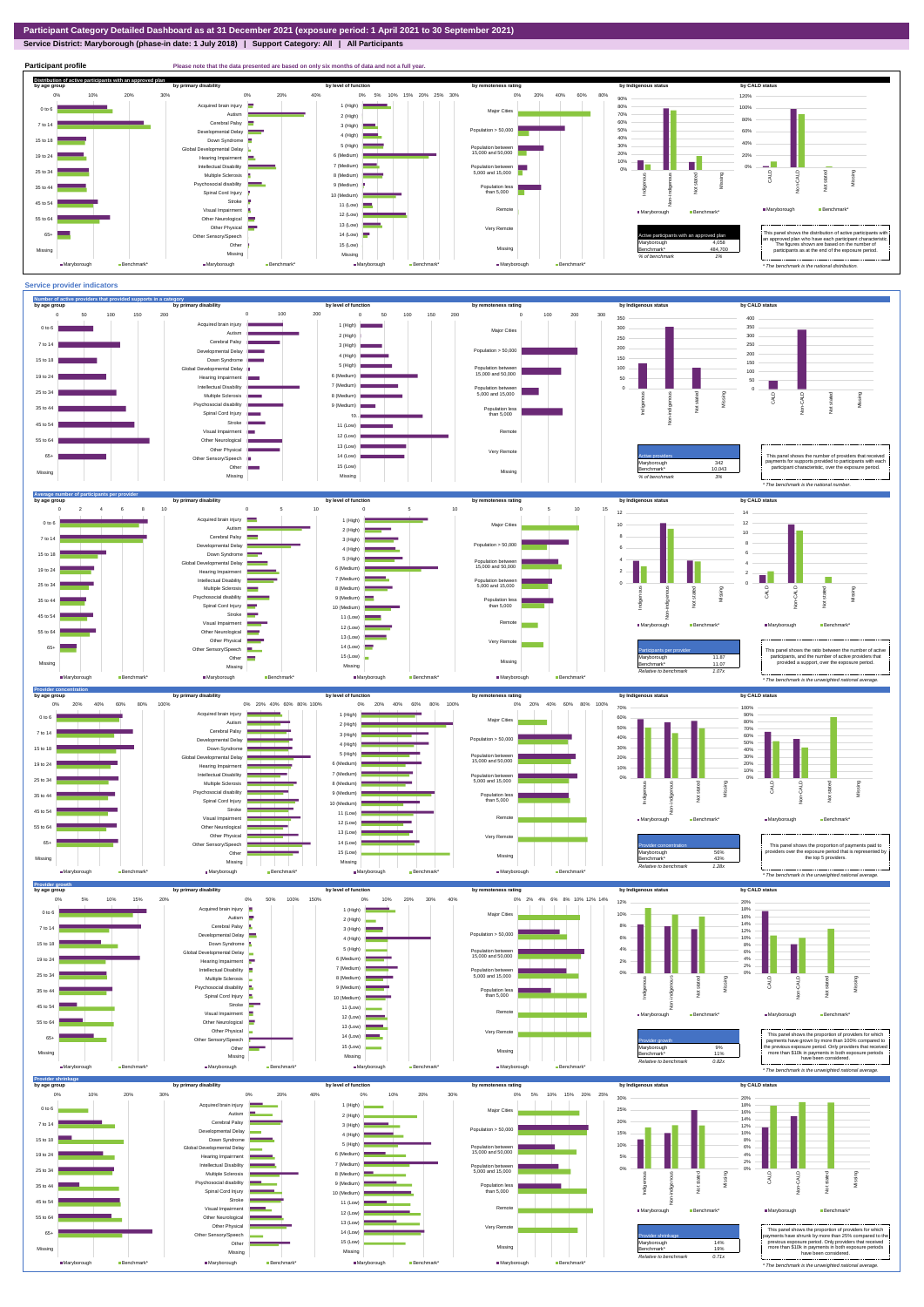**Service District: Maryborough (phase-in date: 1 July 2018) | Support Category: All | All Participants**



|                                | Active participants with        |                         | <b>Participants</b> | Provider       | Provider         | Provider           | Total plan      |                                  |               | Outcomes indicator on | Has the NDIS helped with |
|--------------------------------|---------------------------------|-------------------------|---------------------|----------------|------------------|--------------------|-----------------|----------------------------------|---------------|-----------------------|--------------------------|
| <b>Support category</b>        | approved plans                  | <b>Active providers</b> | per provider        | concentration  | arowth           | shrinkage          | budgets (\$m)   | Payments (\$m)                   | Utilisation   | choice and control    | choice and control?      |
|                                |                                 |                         |                     |                |                  |                    |                 |                                  |               |                       |                          |
| Core                           |                                 |                         |                     |                |                  |                    |                 |                                  |               |                       |                          |
| Consumables                    | 3.578                           | 106                     | 33.8                | 83%            | 0%               | $\bullet$<br>21%   | 3.9             | 2.8                              | 73%           | 53%                   | 80%                      |
| <b>Daily Activities</b>        | 2.511                           | 134                     | 18.7                | 74%            | 6%               | 15%                | 68.9            | 59.4                             | 86%           | 53%                   | 82%                      |
| Community                      | 2.564                           | 105                     | 24.4                | 79%            | 5%               | 14%                | 32.3            | 25.3                             | 78%           | 53%                   | 81%                      |
| Transport                      | 1.787<br>                       | 34<br>-------           | 52.6<br>-------     | 78%<br>------- | 0%<br>------     | ≏<br>0%<br>        | 2.2<br>-------- | 2.0<br>--------                  | 92%<br>------ | 50%<br>-------        | 82%<br>-------           |
| Core total                     | 3,888                           | 187                     | 20.8                | 74%            | 6%               | 13%                | 107.3           | 89.6                             | 84%           | 54%                   | 80%                      |
|                                |                                 |                         |                     |                |                  |                    |                 |                                  |               |                       |                          |
| <b>Capacity Building</b>       |                                 |                         |                     |                |                  |                    |                 |                                  |               |                       |                          |
| Choice and Control             | 3.174                           | 95                      | 33.4                | 84%            | 0%               | $\bullet$<br>$0\%$ | 2.3             | 2.2                              | 95%           | 55%                   | 80%                      |
| <b>Daily Activities</b>        | 4.043                           | 169                     | 23.9                | 80%            | 9%               | 17%                | 24.7            | 13.9<br><b>Contract Contract</b> | 56%           | 54%                   | 80%                      |
| Employment                     | 142                             | 10 <sup>1</sup>         | 14.2                | 100%           | 14%              | 14%                | 1.0             | 0.5                              | 53%           | 41%                   | 84%                      |
| Relationships                  | 215                             | 27                      | 8.0                 | 86%            | $\bullet$<br>17% | a.<br>33%          | 1.3             | 0.5                              | 39%           | 22%                   | 76%                      |
| Social and Civic               | 919<br><b>Contract Contract</b> | 45                      | 20.4                | 83%            | 6%               | 18%                | 3.8             | 1.8                              | 47%           | 49%                   | 78%                      |
| Support Coordination           | 1.831                           | 109                     | 16.8                | 69%            | 12%              | 16%                | 40              | 3.1                              | 76%           | 51%                   | 77%<br>-----             |
| <b>Capacity Building total</b> | 4.052                           | -------<br>230          | -------<br>17.6     | -------<br>74% | ------<br>6%     | .<br>14%           | 37.7            | --------<br>22.2                 | 59%           | .<br>54%              | ---------<br>80%         |
|                                |                                 |                         |                     |                |                  |                    |                 |                                  |               |                       |                          |
| Capital                        |                                 |                         |                     |                |                  |                    |                 |                                  |               |                       |                          |
| Assistive Technology           | 997                             | 82                      | 12.2                | 68%            | 4%               | 13%                | 4.9             | 2.7                              | 55%           | 60%                   | 84%                      |
| Home Modifications             | 279<br><b>COL</b>               | 31                      | 9.0                 | 69%            | 42%              | 17%                | 1.6             | 1.2                              | 76%           | 59%                   | 83%                      |
| <b>Capital total</b>           | 1.064                           | 102                     | 10.4                | 55%            | 12%              | 18%                | 6.5             | 3.9                              | 60%           | 58%                   | 83%                      |
| Missing                        | $\Omega$                        | $\Omega$                | 0.0                 | 0%             | 0%               | 0%                 | 0.0             | 0.0                              | $0\%$         | 0%                    | 0%                       |
| All support categories         | 4.058                           | 342                     | 11.9                | 72%            | 9%               | 14%                | 151.5           | 115.8                            | 76%           | 54%                   | 80%                      |

Note: Only the major support categories are shown.<br>Note: Capacity Building total individual Wellbeing, Home Living and Lifelong Learning although these support categories are not shown.<br>Note: A utilisation rate may be abov

| <b>Indicator definitions</b>                                                                                                                        |                                                                                                                                                                                                                                                                                                                                                                                                                                                                                                                                                                                                                                                                                                                                                                                                                 |
|-----------------------------------------------------------------------------------------------------------------------------------------------------|-----------------------------------------------------------------------------------------------------------------------------------------------------------------------------------------------------------------------------------------------------------------------------------------------------------------------------------------------------------------------------------------------------------------------------------------------------------------------------------------------------------------------------------------------------------------------------------------------------------------------------------------------------------------------------------------------------------------------------------------------------------------------------------------------------------------|
| Active participants with approved plans                                                                                                             | Number of active participants who have an approved plan and reside in the service district / have supports relating to the support category in their plan.                                                                                                                                                                                                                                                                                                                                                                                                                                                                                                                                                                                                                                                      |
| <b>Active providers</b><br><b>Participants per provider</b><br><b>Provider concentration</b><br><b>Provider growth</b><br><b>Provider shrinkage</b> | Number of providers that received payments for supports provided to participants within the service district / support category, over the exposure period.<br>Ratio between the number of active participants and the number of active providers.<br>Proportion of provider payments over the exposure period that were paid to the top 10 providers.<br>Proportion of providers for which payments have grown by more than 100% compared to the previous exposure period. Only providers that received more than \$10k in payments in both exposure periods have been considered.<br>Proportion of providers for which payments have shrunk by more than 25% compared to the previous exposure period. Only providers that received more than \$10k in payments in both exposure periods have been considered. |
| <b>Total plan budgets</b><br><b>Payments</b><br><b>Utilisation</b>                                                                                  | Value of supports committed in participant plans for the exposure period.<br>Value of all payments over the exposure period, including payments to providers, payments to participants, and off-system payments (in-kind and Younger People In Residential Aged Care (YPIRAC)).<br>Ratio between payments and total plan budgets.                                                                                                                                                                                                                                                                                                                                                                                                                                                                               |
| Outcomes indicator on choice and control<br>Has the NDIS helped with choice and control?                                                            | Proportion of participants who reported in their most recent outcomes survey that they choose who supports them.<br>Proportion of participants who reported in their most recent outcomes survey that the NDIS has helped with choice and control.                                                                                                                                                                                                                                                                                                                                                                                                                                                                                                                                                              |
|                                                                                                                                                     | The green dots indicate the top 10 percentile of service districts / support categories when ranked by performance against benchmark for the given metric. In other words, performing relatively well under the given metric.<br>The red dots indicate the bottom 10 percentile of service districts / support categories when ranked by performance against benchmark for the given metric. In other words, performing relatively poorly under the given metri                                                                                                                                                                                                                                                                                                                                                 |
|                                                                                                                                                     | Note: A higher score is considered to be 'good' performance under some metrics. For example, a high utilisation rate is a sign of a functioning market where participants have access to the supports they need.<br>For other metrics, a lower score is considered to be 'good' performance. For example, a low provider concentration is a sign of a competitive market.                                                                                                                                                                                                                                                                                                                                                                                                                                       |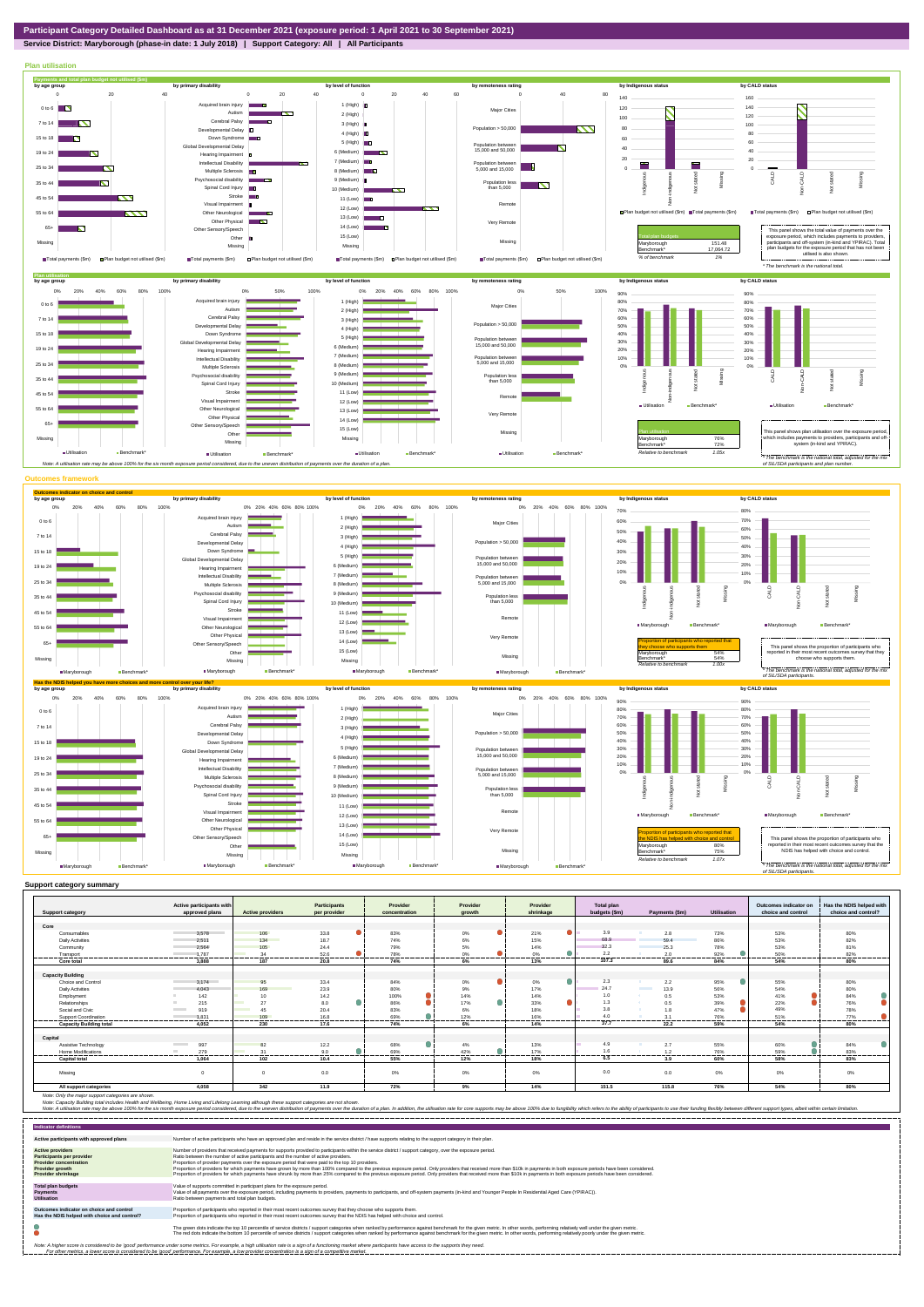**Service District: Maryborough (phase-in date: 1 July 2018) | Support Category: All | Participants Receiving SIL/SDA**



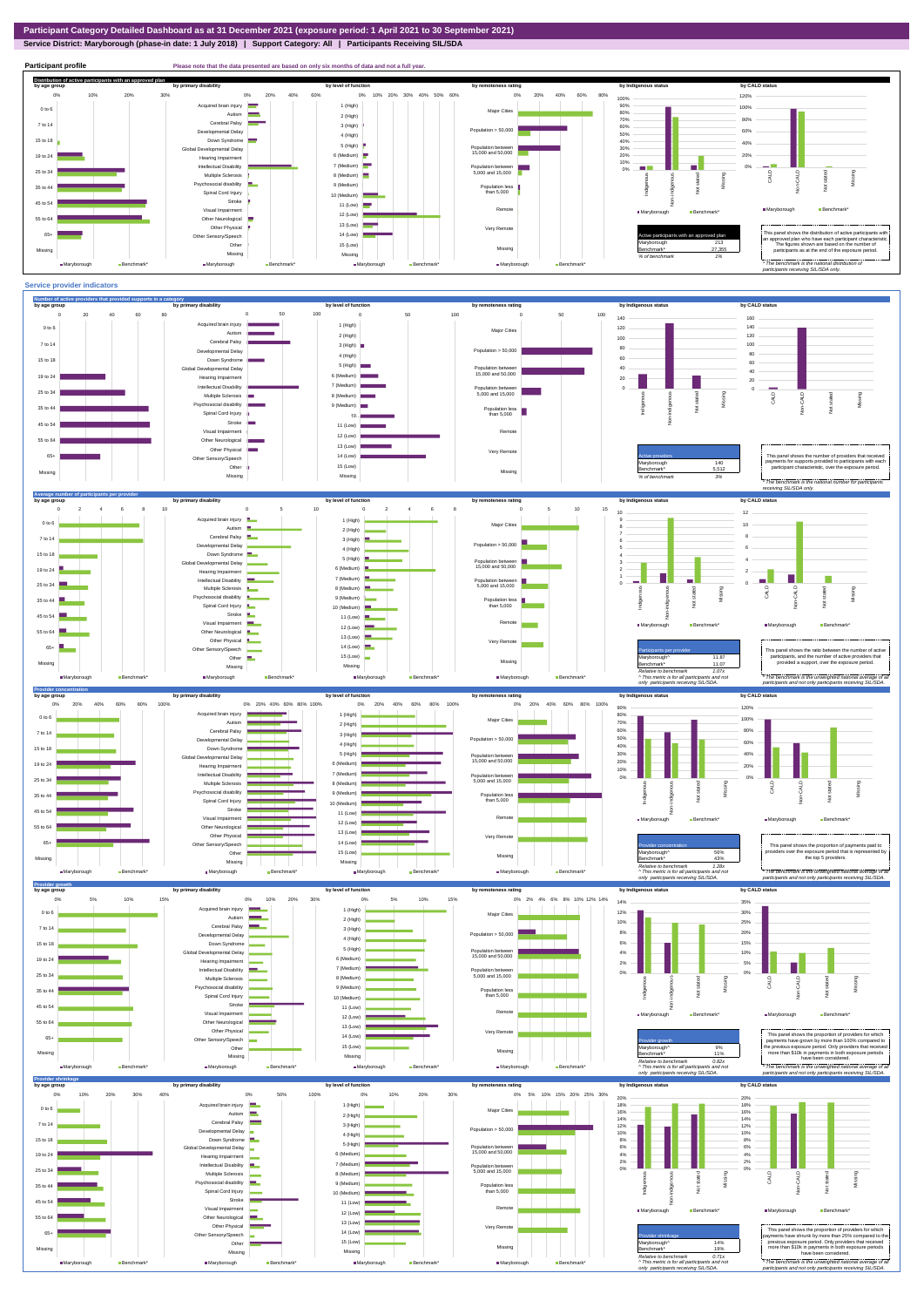**Service District: Maryborough (phase-in date: 1 July 2018) | Support Category: All | Participants Receiving SIL/SDA**



|                                | Active participants with<br>approved plans | <b>Active providers</b> | <b>Participants</b> | Provider       | Provider          | Provider  | <b>Total plan</b> |                  |                    | Outcomes indicator on<br>choice and control | Has the NDIS helped with |
|--------------------------------|--------------------------------------------|-------------------------|---------------------|----------------|-------------------|-----------|-------------------|------------------|--------------------|---------------------------------------------|--------------------------|
| <b>Support category</b>        |                                            |                         | per provider        | concentration  | arowth            | shrinkage | budgets (\$m)     | Payments (\$m)   | <b>Utilisation</b> |                                             | choice and control?      |
| Core                           |                                            |                         |                     |                |                   |           |                   |                  |                    |                                             |                          |
| Consumables                    | 185<br><b>Contract Contract</b>            | 31                      | 6.0                 | 87%            | 11%               | 0%        | 0.4               | 0.4              | 86%                | 16%                                         | 77%                      |
| <b>Daily Activities</b>        | 212                                        | 61                      | 3.5                 | 87%            | 4%                | 19%       | 27.1              | 28.1             | $\bullet$<br>104%  | 17%                                         | 77%                      |
| Community                      | 205                                        | 40 <sup>1</sup>         | 5.1                 | 83%            | 0%                | 13%       | 5.9               | 4.7              | 80%                | 17%                                         | 77%                      |
| Transport                      | 208                                        | 20                      | 10.4                | 89%            | 0%                | 0%        | 0.2               | 0.2              | 70%                | 17%                                         | 77%                      |
| Core total                     | -----------                                | ------                  | .                   | <br>84%        | --------<br>$0\%$ | <br>14%   | <br>33.6          | --------<br>33.3 | .                  | <br>17%                                     | .<br>77%                 |
|                                | 213                                        | 83                      | 2.6                 |                |                   |           |                   |                  | 99%                |                                             |                          |
|                                |                                            |                         |                     |                |                   |           |                   |                  |                    |                                             |                          |
| <b>Capacity Building</b>       | 148                                        |                         |                     |                |                   |           | 0.1               |                  |                    |                                             |                          |
| Choice and Control             |                                            | 23                      | 6.4                 | 90%            | 0%                | 0%        | 1.3               | 0.1              | 98%                | 20%                                         | 80%                      |
| <b>Daily Activities</b>        | 212                                        | 63                      | 3.4                 | 78%<br>100%    | $0\%$<br>0%       | 17%<br>0% | 0.0               | 0.9              | 68%                | 17%<br>100%                                 | 77%                      |
| Employment                     | 57                                         |                         | 1.0                 |                |                   |           | 0.5               | 0.0              | 132%               |                                             | 0%                       |
| Relationships                  |                                            | 12                      |                     | 99%            | 33%               | 33%       |                   | 0.2              | 45%                | 20%                                         | 71%                      |
| Social and Civic               | 20                                         | 11                      | 1.8                 | 100%           | 0%                | 67%       | 0.2               | 0.1              | 60%                | 25%                                         | 89%                      |
| Support Coordination           | 212<br>-------                             | 37                      | 5.7<br>-----        | 81%            | 14%               | 14%       | 0.6               | 0.6              | 95%                | 16%                                         | 77%                      |
| <b>Capacity Building total</b> | 213                                        | 87                      | 2.4                 | 73%            | 4%                | 13%       | 2.8               | 2.0              | 70%                | 17%                                         | 77%                      |
|                                |                                            |                         |                     |                |                   |           |                   |                  |                    |                                             |                          |
| Capital                        |                                            |                         |                     |                |                   |           |                   |                  |                    |                                             |                          |
| Assistive Technology           | 110                                        | 23                      | 4.8                 | 96%            | ●<br>20%          | 20%       | 0.6               | 0.4              | 64%                | 18%                                         | 80%                      |
| Home Modifications             | 81<br>and the company of the company<br>.  | 10<br>                  | 8.1<br>.            | 100%<br>------ | 17%<br>------     | 33%<br>   | 0.7               | 0.4<br>          | 61%<br>-------     | 24%                                         | 77%<br>.                 |
| <b>Capital total</b>           | 144                                        | 33                      | 4.4                 | 82%            | 18%               | 27%       | 1.3               | 0.8              | 62%                | 16%                                         | 77%                      |
|                                |                                            |                         |                     |                |                   |           |                   |                  |                    |                                             |                          |
| Missina                        |                                            |                         | 0.0                 | 0%             | 0%                | 0%        | 0.0               | 0.0              | $0\%$              | 0%                                          | $0\%$                    |
|                                |                                            |                         |                     |                |                   |           |                   |                  |                    |                                             |                          |
| All support categories         | 213                                        | 140                     | 1.5                 | 81%            | 4%                | 16%       | 37.7              | 36.1             | 96%                | 17%                                         | 77%                      |

| <b>Indicator definitions</b>                                                                                                                        |                                                                                                                                                                                                                                                                                                                                                                                                                                                                                                                                                                                                                                                                                                                                                                                                                 |
|-----------------------------------------------------------------------------------------------------------------------------------------------------|-----------------------------------------------------------------------------------------------------------------------------------------------------------------------------------------------------------------------------------------------------------------------------------------------------------------------------------------------------------------------------------------------------------------------------------------------------------------------------------------------------------------------------------------------------------------------------------------------------------------------------------------------------------------------------------------------------------------------------------------------------------------------------------------------------------------|
| Active participants with approved plans                                                                                                             | Number of active participants who have an approved plan and reside in the service district / have supports relating to the support category in their plan.                                                                                                                                                                                                                                                                                                                                                                                                                                                                                                                                                                                                                                                      |
| <b>Active providers</b><br><b>Participants per provider</b><br><b>Provider concentration</b><br><b>Provider growth</b><br><b>Provider shrinkage</b> | Number of providers that received payments for supports provided to participants within the service district / support category, over the exposure period.<br>Ratio between the number of active participants and the number of active providers.<br>Proportion of provider payments over the exposure period that were paid to the top 10 providers.<br>Proportion of providers for which payments have grown by more than 100% compared to the previous exposure period. Only providers that received more than \$10k in payments in both exposure periods have been considered.<br>Proportion of providers for which payments have shrunk by more than 25% compared to the previous exposure period. Only providers that received more than \$10k in payments in both exposure periods have been considered. |
| <b>Total plan budgets</b><br><b>Payments</b><br><b>Utilisation</b>                                                                                  | Value of supports committed in participant plans for the exposure period.<br>Value of all payments over the exposure period, including payments to providers, payments to participants, and off-system payments (in-kind and Younger People In Residential Aged Care (YPIRAC)).<br>Ratio between payments and total plan budgets.                                                                                                                                                                                                                                                                                                                                                                                                                                                                               |
| Outcomes indicator on choice and control<br>Has the NDIS helped with choice and control?                                                            | Proportion of participants who reported in their most recent outcomes survey that they choose who supports them.<br>Proportion of participants who reported in their most recent outcomes survey that the NDIS has helped with choice and control.                                                                                                                                                                                                                                                                                                                                                                                                                                                                                                                                                              |
|                                                                                                                                                     | The green dots indicate the top 10 percentile of service districts / support categories when ranked by performance against benchmark for the given metric. In other words, performing relatively well under the given metric.<br>The red dots indicate the bottom 10 percentile of service districts / support categories when ranked by performance against benchmark for the given metric. In other words, performing relatively poorly under the given metri                                                                                                                                                                                                                                                                                                                                                 |
|                                                                                                                                                     | Note: A higher score is considered to be 'good' performance under some metrics. For example, a high utilisation rate is a sign of a functioning market where participants have access to the supports they need.<br>For other metrics, a lower score is considered to be 'good' performance. For example, a low provider concentration is a sign of a competitive market.                                                                                                                                                                                                                                                                                                                                                                                                                                       |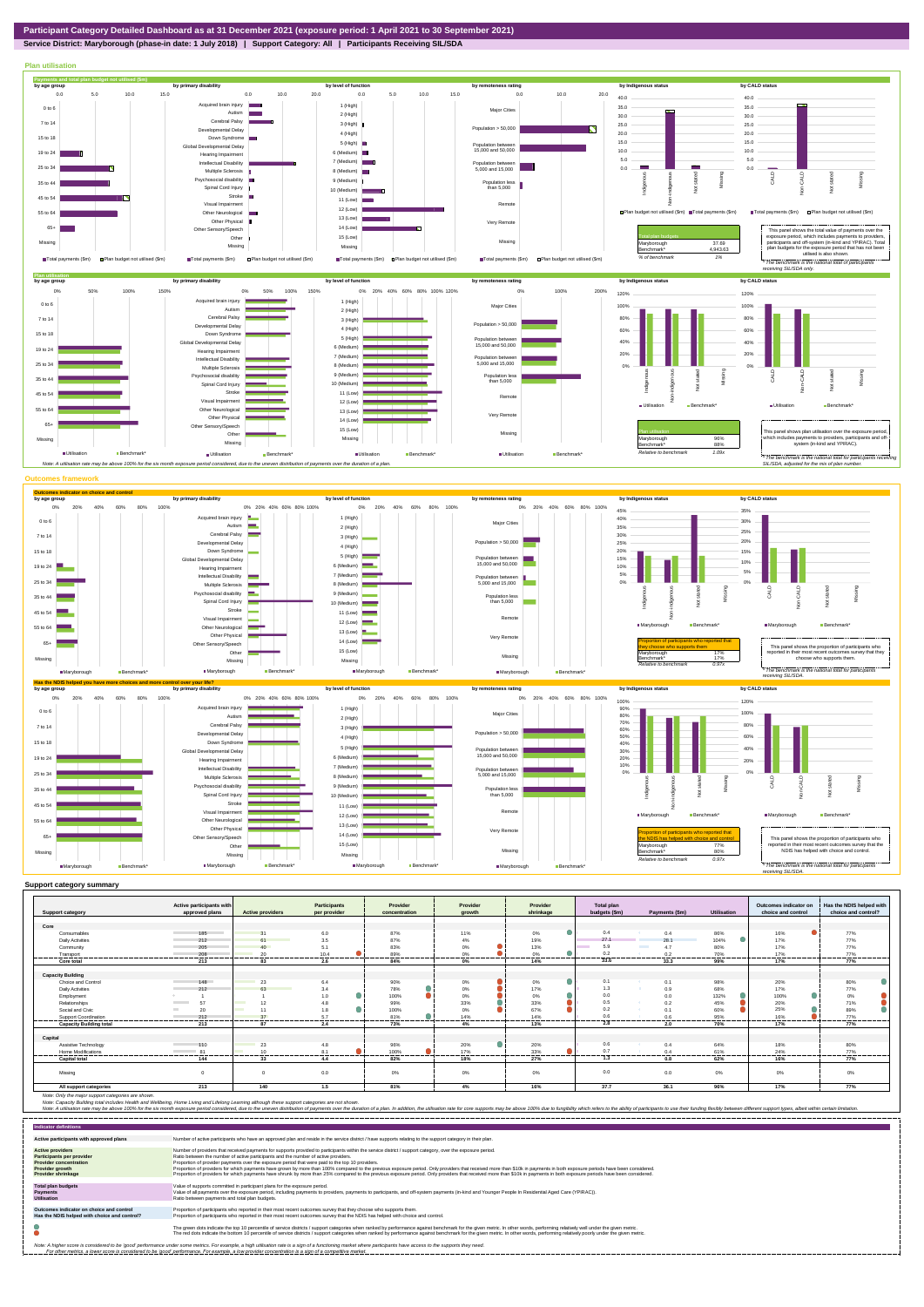**Distribution of active participants with an approved plan** by age group by primary disability by remoteness rating by hdigenous status by CALD status 0% 5% 10% 15% 20% 25% 30% 0% 20% 40% 60% 80% 120% 0% 10% 20% 30% 0% 20% 40% 90% d brain injury 1 (High) 80% 100% ш. 0 to 6 Major Cities Autism **III** 70% 2 (High) 80% 60% Cerebral Palsy 7 to 14 3 (High) ental Delay Population  $> 50,000$ 50% 60% 4 (High) 40% 15 to 18 Down Syndrome 40% 5 (High) 30% Global Developmental Delay Population between 15,000 and 50,000 20% 6 (Medium) 20% 19 to 24 Hearing Impairment  $\equiv$ 10% ٦Ŧ m. J. 7 (Medium) Intellectual Disability 0% Population between 5,000 and 15,000 0% 25 to 34 Multiple Sclerosis 8 (Medium) CALD Non-CALD Missing henous Non-indigenous .<br>cial disability Indigenc Missing 9 (Medium) 35 to 44 Population less than 5,000 nstated in 1916.<br>Note  $\ddot{2}$ Spinal Cord Injury Ť 10 (Medium) Stroke 45 to 54 11 (Low) å Remote ■Maryborough Benchmark Visual Impairment Maryborough Benchmark 12 (Low) 55 to 64 Other Neurological 13 (Low) Other Physical Very Remote Active participants with an approved plan This panel shows the distribution of active participants with an approved plan who have each participant characteristic. 65+ Sensory/Speech 14 (Low) Other 15 (Low) Maryborough 3,845 The figures shown are based on the number of participants as at the end of the exposure period. Missing 457,345 Missing Missing Missing *% of benchmark 1% The benchmark is the natio participants not receiving SIL/SDA only.* Maryborough Benchmark\* ■Maryborough Benchmark\* Maryborough Be ■Maryborough Ben

## **Service District: Maryborough (phase-in date: 1 July 2018) | Support Category: All | Participants Not Receiving SIL/SDA**

**Participant profile Please note that the data presented are based on only six months of data and not a full year.**